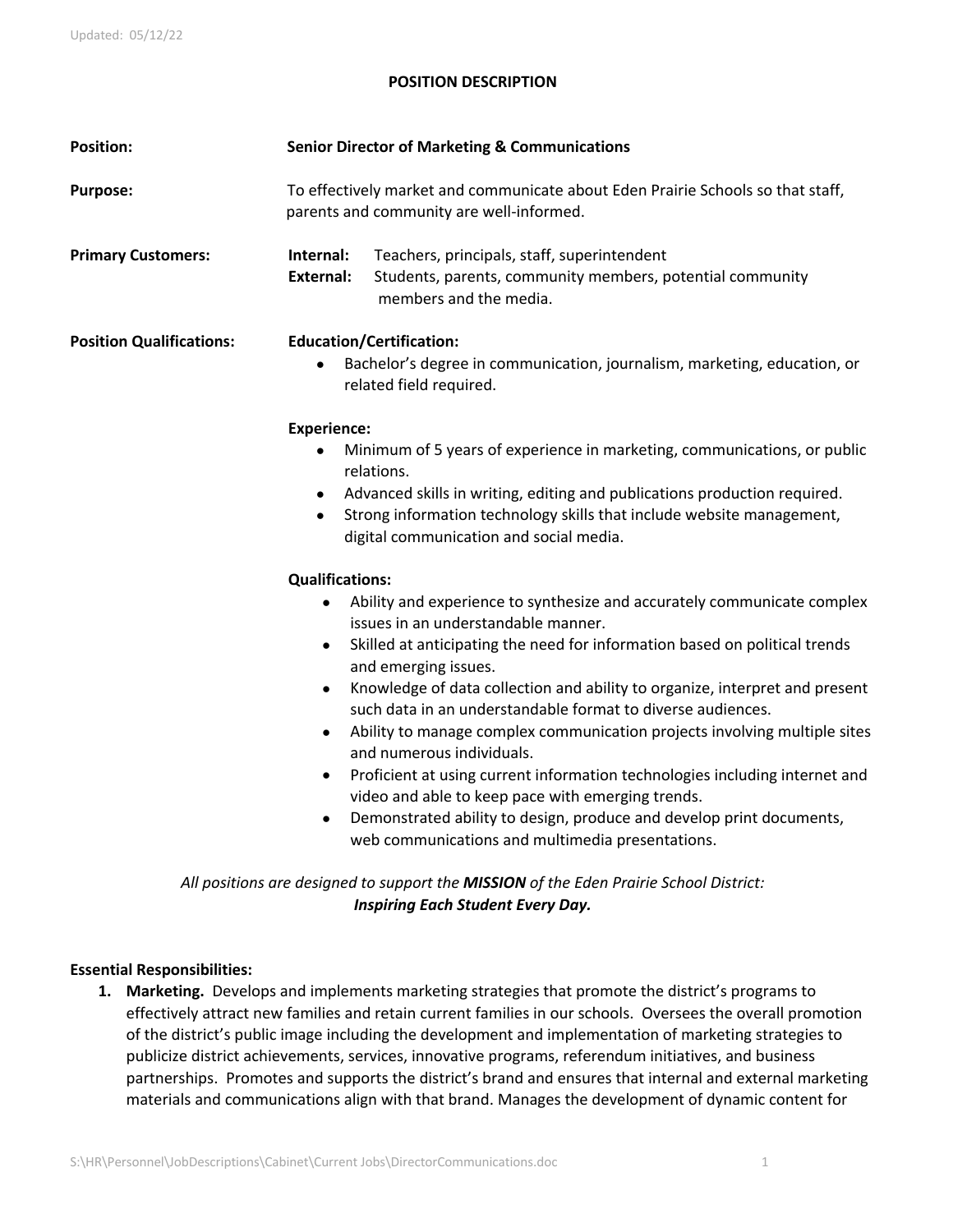social media distribution to drive online traffic to the school district website. Promotes school district events such as, but not limited to, welcome activities, open houses, early childhood and kindergarten registration, and school programs. Conducts market research to analyze current trends and identify opportunities to promote the school district. Develops concepts and supervises the production of multimedia presentations for special events

- **2. Communications.** Develops and implements multi-channel communication strategies that are consistent with the district's mission, vision, core values and strategic plan. Oversees, develops, and manages all official school communications across all media platforms and ensures materials are accurate, consistent, and timely. Plans, creates, and executes internal and external district communication and publications including, but not limited to, district website content, videos, newsletters, press releases, brochures, social media, and promotional materials that support the district's mission of inspiring each. Ensures district communications portray key messages, follow the approved style and branding guide, show a commitment to equity and inclusion, are culturally appropriate, and accessible to all. Targets outreach to actively engage with diverse populations within the community. Evaluates public attitudes through multiple avenues including polling instruments, communicates programs and initiatives to the community, and with the use of current trends and innovations, executes a plan to deepen the community trust and partnership. Works in cooperation with district and department leadership in the planning, preparing, formatting, publishing and dissemination of reports and other communications. Manages internal communication vehicles and technology tools for access by all school district employees. Defines and delivers communication activities to engage the community and generate understanding for district efforts such as levy and bond referendums**.**
- **3. Media Relations.** Creates a climate of cooperation between the media and district for mutual benefit in the dissemination of news and information to public audiences at the local, state, and national level. Serves as a liaison between the district and the media. Organizes proactive media relations activities, media conferences, news releases and crisis communications.
- **4. Strategic Communications Planning.** Direct the school district's overall plan for internal and external communication that includes information technology, image promotion and marketing efforts. Serve on district committees that support communication, information technology and strategic planning. Assist principals with building level communications plans. Assist with the development of site/department communication efforts.

RESULT: District communications will be developed and continuously improved through a deliberate and collaborative planning process. Communication is linked to all sites.

- **5. Public Communications.** Develops linkages and strong cooperative relationships with the city, area agencies, businesses, the chamber of commerce, community members, and other units of government. Provides leadership for volunteer and employee efforts to inform and engage elected officials and governmental staff in support of public education. Creates and provides district and public information on elections affecting schools including district funding referendums. Represents the district at local, state and national conferences and meetings
- **6. Department & Budget Management.** Hires, trains, coaches, and evaluates department employees. Develops and aligns employee development opportunities and induction that support the district's mission, vision, and core values. Manage the Marketing and Communications budget to meet and remain within the annual allocation. Identify funding opportunities to generate federal, state, or private financial support